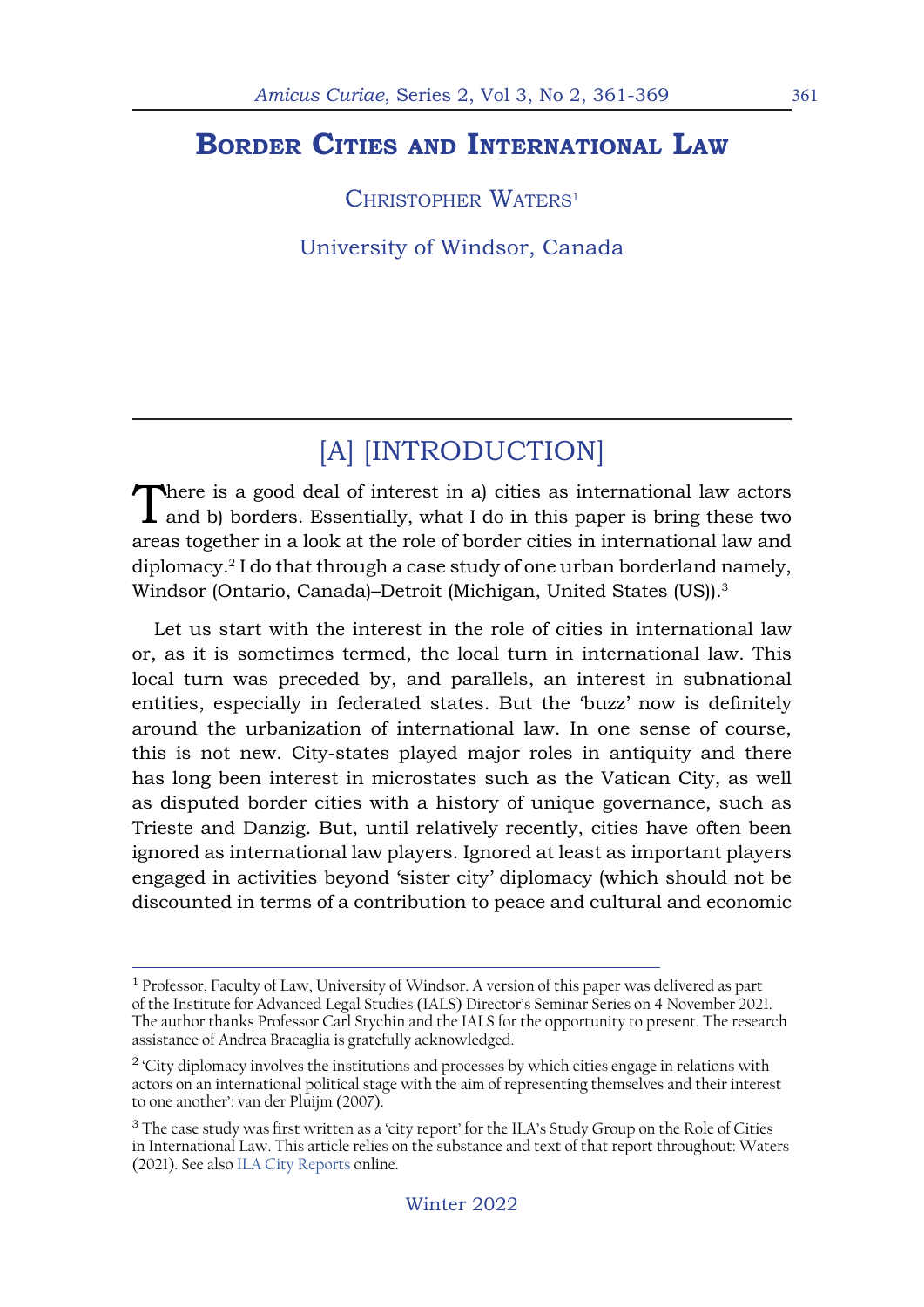#### 362 *Amicus Curiae*

exchange).<sup>4</sup> Part of the reason for this is that cities lack a constitutional mandate to engage in diplomacy in most jurisdictions. In Canada for example, cities were the definite losers at Confederation in 1867. The Supreme Court of Canada recently highlighted the lack of constitutional status for municipalities in its decision regarding provincial cuts to the size of Toronto's city council during the 2018 election campaign. The majority noted that 'municipalities are mere creatures of statute who exercise whatever powers, through officers appointed by whatever process, that provincial legislatures consider fit' (*Toronto (City) v Ontario (Attorney General)* (2021): paragraph 82). However, whatever one's views of the appropriate jurisdictional division between cities and higher orders of government, there can be little doubt that, as a matter of practice, cities have entered a wide variety of areas unforeseen by the drafters of constitutions or legislation on municipalities.<sup>5</sup> In other words, generally speaking, cities have been left with scope for free action in international relations and some are rising to the occasion. This is certainly true of megacities, but it is also true of many mid- and small-sized cities. The spheres in which cities have engaged with international law vary, but have clustered around climate change, migration and sanctuary, and human rights and human development. In the wake of COP26, and the leadership role cities attempted to show at that conference, climate change is the most prominent issue around which cities have engaged.<sup>6</sup> The activities of cities have been accompanied by a burgeoning scholarly subfield, including the publication of a *Research Handbook on International Law and Cities* as well as an International Law Association (ILA) Study Group on the Role of Cities in International  $Law<sup>7</sup>$  (Cartier 2021; see also Beaudouin 2021).

At the same time as there is growing interest in cities and international law, there is an abiding interest in borders generally. The border studies field is interdisciplinary and all over the map, if you will. Borders and borderlands are described, in popular accounts and scholarship alike, as everything from quirky to marginal, to suspect and oppressive. Of course, which border is under consideration is often the determining factor in how it is perceived. As an example of the 'border as quirk' school, take an excerpt from the well-regarded Invisible 99% podcast:

<sup>&</sup>lt;sup>4</sup> And indeed, these relationships can occasionally be controversial: see Braich (2021).

<sup>&</sup>lt;sup>5</sup> In other words, while cities may have no explicit mandate to engage internationally under existing constitutional orders, they are generally not excluded from doing so. See Cartier (2021).

<sup>&</sup>lt;sup>6</sup> See Global Covenant of Mayors for Climate & Energy; C40 Cities (a global network of 97 member cities and mayors taking action against climate change) .

<sup>7</sup> ILA City Reports online.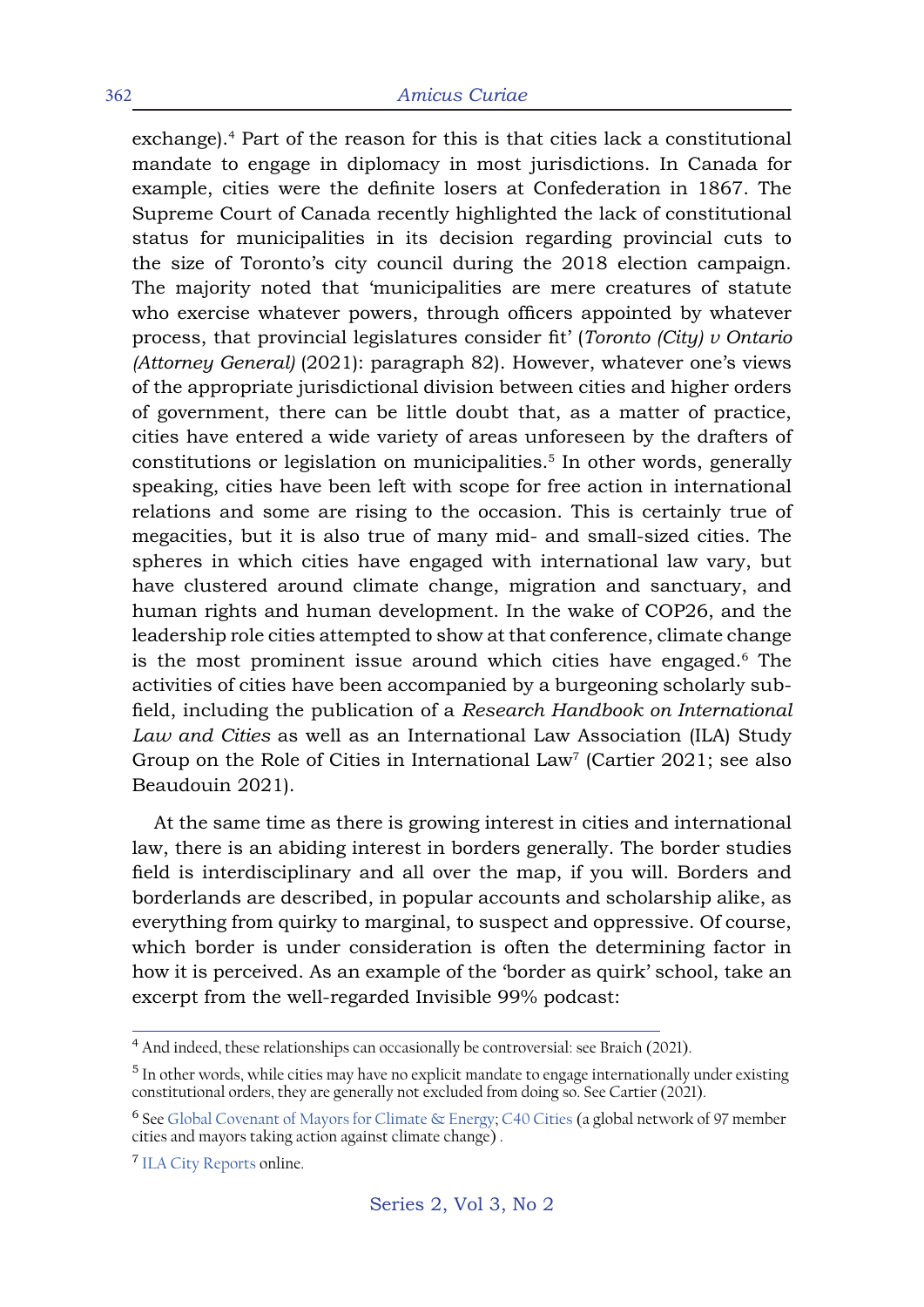The United States and Canada share the longest international border in the world and, ever since Canada got the keys to the place in 1867, we've been pretty peaceful and genial neighbours to each other. The previous landlord, Great Britain, well the US had a bit more of a spotty relationship with them. We invaded them, they burned down our house. It was a whole thing. But even though the border with Canada is now pretty tame, when two countries touch each other over a stretch of 5500 miles it can result in some surprisingly weird disputes, misunderstandings, geographical quirks and some really good stories.

By contrast, on the US's southern border, a much more critical perspective is typical. Harsha Walia, in describing the US's southern border writes: 'The US–Mexico border must be understood not only as a racist weapon to exclude migrants and refugees, but as foundationally organized through, and hence inseparable from, imperialist expansion, Indigenous elimination and anti-Black enslavement.' (Walia 2021: 21) To be clear, a critical lens is also required at the US's northern border, where for example, the pandemic exposed Canada's treatment of migrant workers, but the focus of analysis is often very different (Tungohan 2021). At the very least, it can be said with confidence that the US's southern border has received many times the amount of attention than its northern counterpart.

Surprisingly, linking the urbanization of international law together with border studies yields a sparse field: border cities are an underexplored phenomenon. When they are not ignored, border cities are often considered marginal hinterlands, or suspect (sometimes because loyalties are seen to be divided, or because of perceptions of smuggling and other vice inherent to border life). In my view, however, they have unique, practical interactive and interpretive experience of international law and diplomacy which provides insights into new urbanism, borderland governance, and international law and relations by actors other than the nation-state. I don't want to overstate the case that border cities are ignored. Notably, under the auspices of the Council of Europe and the European Union, there have been studies, tool kits and even treaties on the subject in place for some time.<sup>8</sup> And there has been more recent attention around border cities and migration governance. Despite border cities being the location where international decision-making takes practical effect (whether as host cities or transit cities), border cities have been largely left out of the

<sup>8</sup> See, for example, European Outline Convention on Transfrontier Co-operation between Territorial Communities or Authorities, Council of Europe, 21 May 1980, European Treaty Series–No 106 (Madrid).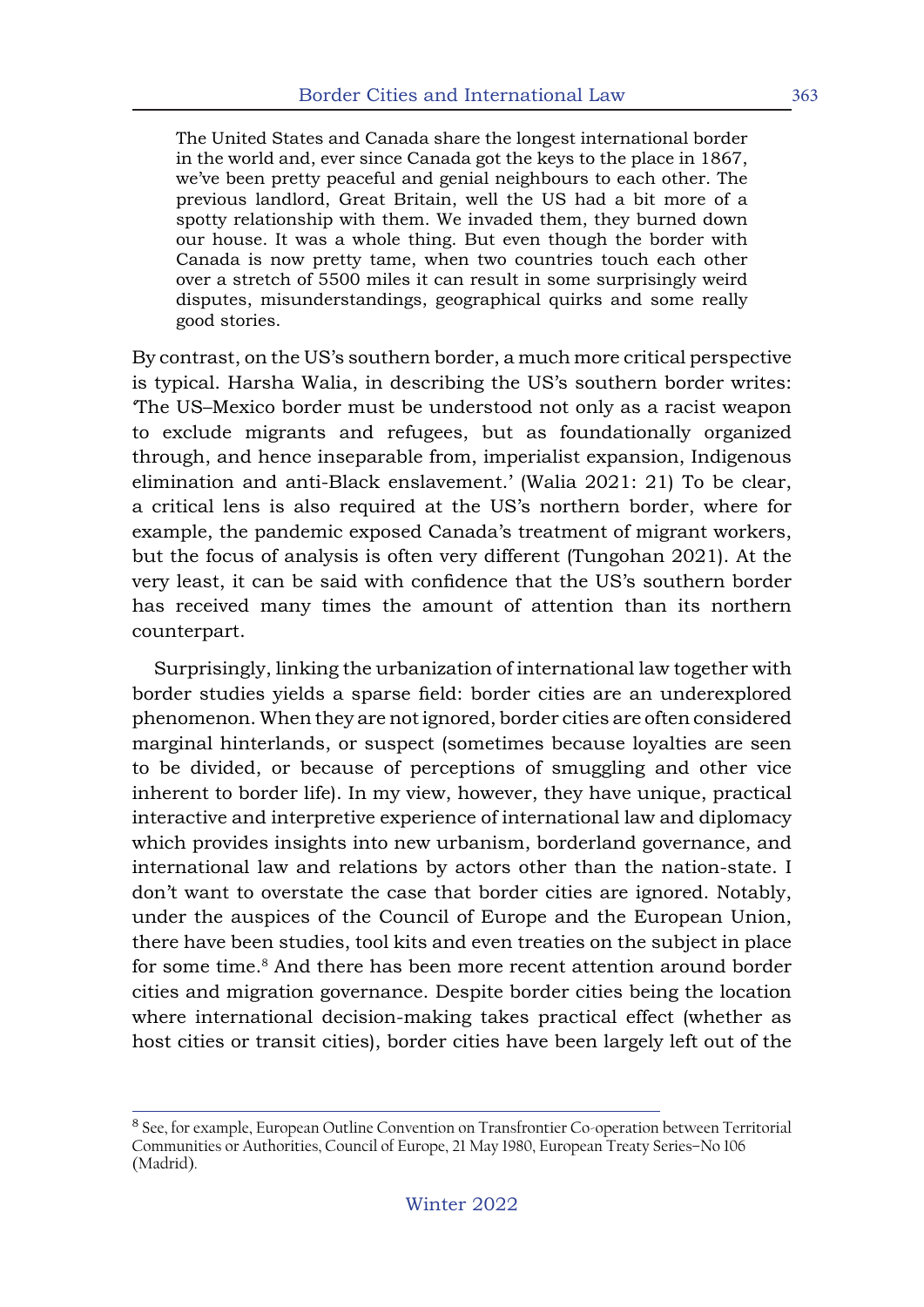policy-making process. Some of them are pushing back.<sup>9</sup> Nonetheless, in broad brushstrokes, it is fair to say that border cities are understudied, especially outside of the European context.

## [B] WINDSOR–DETROIT

I turn now to Windsor–Detroit as a case study, seen through the eyes of a Windsorite, in an account that was originally written as my contribution to the 'city reports' of the ILA's Study Group on the Role of Cities in International Law.

Windsor sits opposite Detroit, Michigan, on the Detroit River, along the Canada–US boundary. It is tempting to say that the two cities sit on a 'natural' border, but there is nothing natural or traditional about the river being a border. It was neither a border for the Indigenous peoples of the area (from the Three Fires Confederacy of the Ojibwa, the Odawa and the Potawatomi peoples) (Hoy 2021), nor one for the French settlers (Teasdale 2019).10 Indeed, the French settlement of Detroit (a derivation of 'rivière du détroit' or 'river of the straight') existed on both sides of the river; the water was a conduit rather than a barrier for the settlement. The river is just over half a kilometre wide in places and the cities are tangibly close. As a resident of Windsor, I can see and even hear Detroit (concerts and festivals, as well as sirens and the elevated 'People Mover' train screeching on bends in the rails) (University of Windsor 2012). For a decade, some Windsorites could even feel Detroit. A mysterious low frequency rumbling or hum sparking conspiracy theories was eventually linked to a Detroit industrial island on the US side of the river (Martin & Ors 2020). Fishers and boaters from both countries intermingle on the river and try to stay clear of Great Lakes shipping. The border region is integrated economically, culturally and through interpersonal relations. From manufacturing to sports, and from dating to family dinners out, Windsor is in many ways part of metro Detroit. Despite these ties and the obvious potential for transnational sensibility, neither Windsor nor its big cousin across the Detroit River have sought a prominent role as international actors. Windsor and Detroit are border cities but not world cities. The governance links between the cities are low-key and informal. Further, as suggested earlier, they are border cities which have been

<sup>9</sup> Formed in 2019, the Border Towns and Islands Network agreement, for example, was signed between seven local authorities based on an initiative of the Municipality of Lampedusa and Linosa in Italy. Other members include municipalities in Malta, Cyprus and Hungary. The network was formed to promote cooperation and support as border cities and islands, and to present a unified voice at the European Union and international institutions.

<sup>&</sup>lt;sup>10</sup> See also early maps of Detroit in Manning Thomas & Bekkering (2015).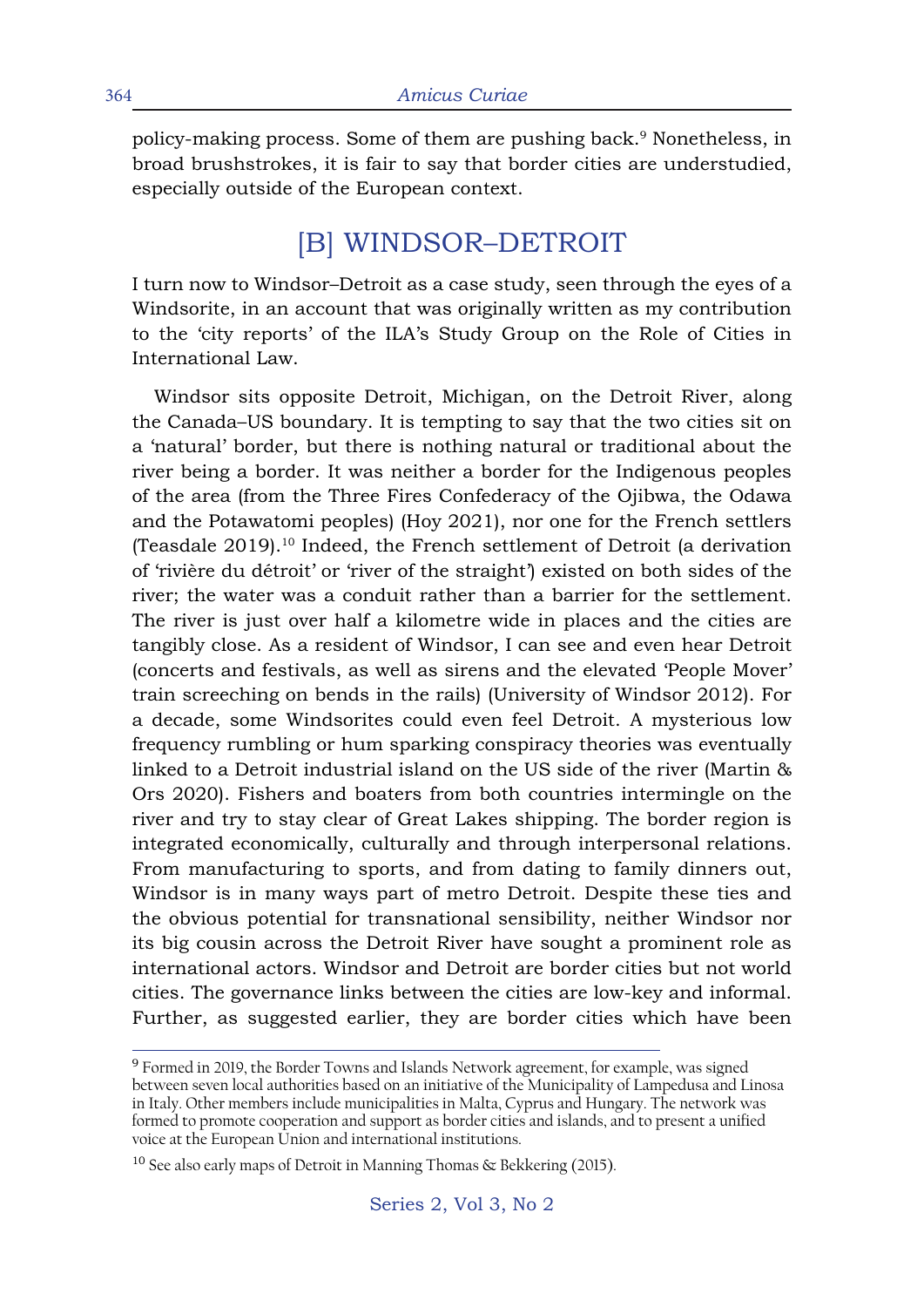relatively ignored in the field of border studies, certainly vis à vis the US's southern border with Mexico, or border cities within Europe. Let's now pull back the 'screen' between the two cities (Darroch & Nelson 2012).

As a border city, Windsor provides a unique perspective on cities and international law and diplomacy. In the ILA report, I highlight the lack of formal governance links between Windsor and Detroit. Despite the thick integration of the two cities on many planes—economic, cultural, and personal—there are few formal cross-border governance mechanisms in place at the city-to-city level. Part of the reason for this is that wellestablished nation-to-nation governance links which regulate the Canada–US border are firmly in place. Trade (the 'new NAFTA'),<sup>11</sup> security (up to co-locating border staff)<sup>12</sup> and boundary waters (through the International Joint Commission, among other regimes)<sup>13</sup> are all managed without obvious involvement of the neighbouring cities. Scratch a little below the surface, however, and there is a large, often obscure, swathe of international relations between Windsor and Detroit.

Much of this diplomacy lies not in city council chambers but in broader public sector entities and 'authorities'. I borrow this latter term from Valverde and Flynn, who suggest in an article focused on Toronto, but with implications for most cities, that

[s]pecial-purpose public authorities are ubiquitous, indeed are more numerous than governments. Some are time-limited (say an urban development corporation set up to revitalize a particular urban intersection), but many are ongoing, such as transit, housing and conservation authorities, and public utilities. (Flynn & Valverde 2020).

This concept seems especially *à propos* in understanding diplomacy at the Windsor-Detroit border (Herzog 1991).<sup>14</sup> From the Windsor-Detroit Tunnel Corporation (jointly controlled by the City of Windsor on the Canadian side and outsourced to a private corporation on the US), to emergency services cooperation, to cooperation between harbour masters, to policing and to cooperation over sporting/recreational events (marathons, cycle tourism and joint annual fireworks held on the river commemorating both national holidays), practical diplomacy takes place on a large scale.

<sup>11</sup> Canada–United States–Mexico Agreement 2019.

<sup>&</sup>lt;sup>12</sup> Pursuant to the Agreement on Land, Rail, Marine, and Air Transport Preclearance between the Government of Canada and the Government of the United States of America 2015.

<sup>&</sup>lt;sup>13</sup> The Boundary Waters Treaty of 1909, United States of America and Great Britain, 11 January 1909.

<sup>14</sup> On 'transborder regional microdiplomacy', see Herzog (1991).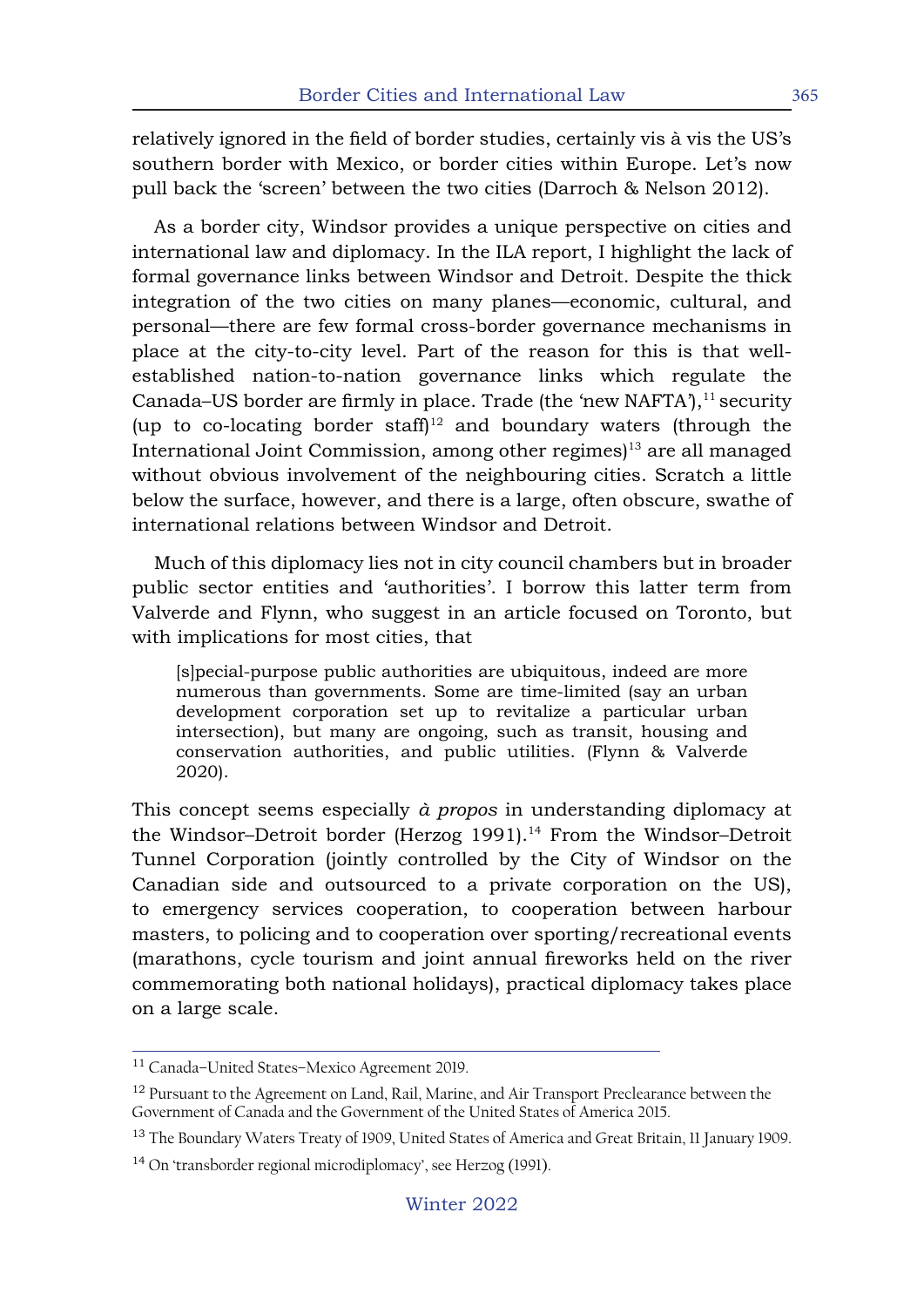This binational city governance is not always apparent or transparent, but it is real and exists along multiple points of contact. Often these links rely on the influence of individuals and non-governmental organizations who are 'boundary spanners'.<sup>15</sup> (As an aside, given Windsor-Detroit's industrial heritage, I particularly like the term 'spanner', with implications both of a tool as well as someone who straddles). My own law school, with its links to Detroit law schools, would fall into this category. In addition to direct links, these boundary spanners also impact—sometimes in coalitions across the Detroit River—nation-nation governance schemes. To take one simple example involving an 'authority', construction of a new bridge over the Detroit River—named after Gordie Howe, a Canadian player for the Detroit Red Wings hockey team—is currently ongoing. Following advocacy from active transportation advocates on both sides of the river, the Windsor–Detroit Bridge Authority agreed that the new span will have multi-use paths for cyclists and pedestrians and not just vehicles.<sup>16</sup> (Interestingly, the bridge is itself an example of innovative and collaborative border management between Canada and the US with implications for border city life (Lawson & Bersin 2020); the Bridge Authority is a not-for-profit Crown corporation owned by the Canadian government, but it is established by an agreement between Canada and a subnational entity, the State of Michigan.)<sup>17</sup>

There is an increasing recognition that relying on informal boundary spanners will be insufficient to meet the sustainability and liveability agendas that the two cities are pursuing. More formal cross-border governance links are needed. In some ways the pandemic highlighted the importance of the border region having a voice with national and provincial/ state governments. None of this is to say that informal integration is or will be steady, organic or easy. For starters, given the differences in scale,<sup>18</sup> Detroit matters more to Windsor than vice versa. More broadly, there is a transnational unease which permeates interactions between the two cities. Border securitisation post 9-11, racial profiling and other structural barriers to access for marginalised communities (passport

<sup>&</sup>lt;sup>15</sup> Boundary spanners are 'vital individuals who facilitate the sharing of expertise by linking two or more groups of people separated by location, hierarchy, or function': Egan & Loë (2020). On the availability of boundary spanners in the Windsor–Detroit beyond water resource issues, see Levina & Vaast (2005).

<sup>&</sup>lt;sup>16</sup> The decision to include a pedestrian and bicycle lane is the result of public consultation and feedback from communities on both sides of the border' (Gordie Howe International Bridge 2017).

<sup>&</sup>lt;sup>17</sup> Crossing Agreement between Canada and Michigan, 14 June 2012. The fact that the Authority is solely Canadian reflects the unwillingness of the US or Michigan to pay for the Bridge's construction.

<sup>&</sup>lt;sup>18</sup> Although the City of Detroit has a population of roughly 670,000, metro Detroit has a population of over 4 million people (US Census Bureau 2021).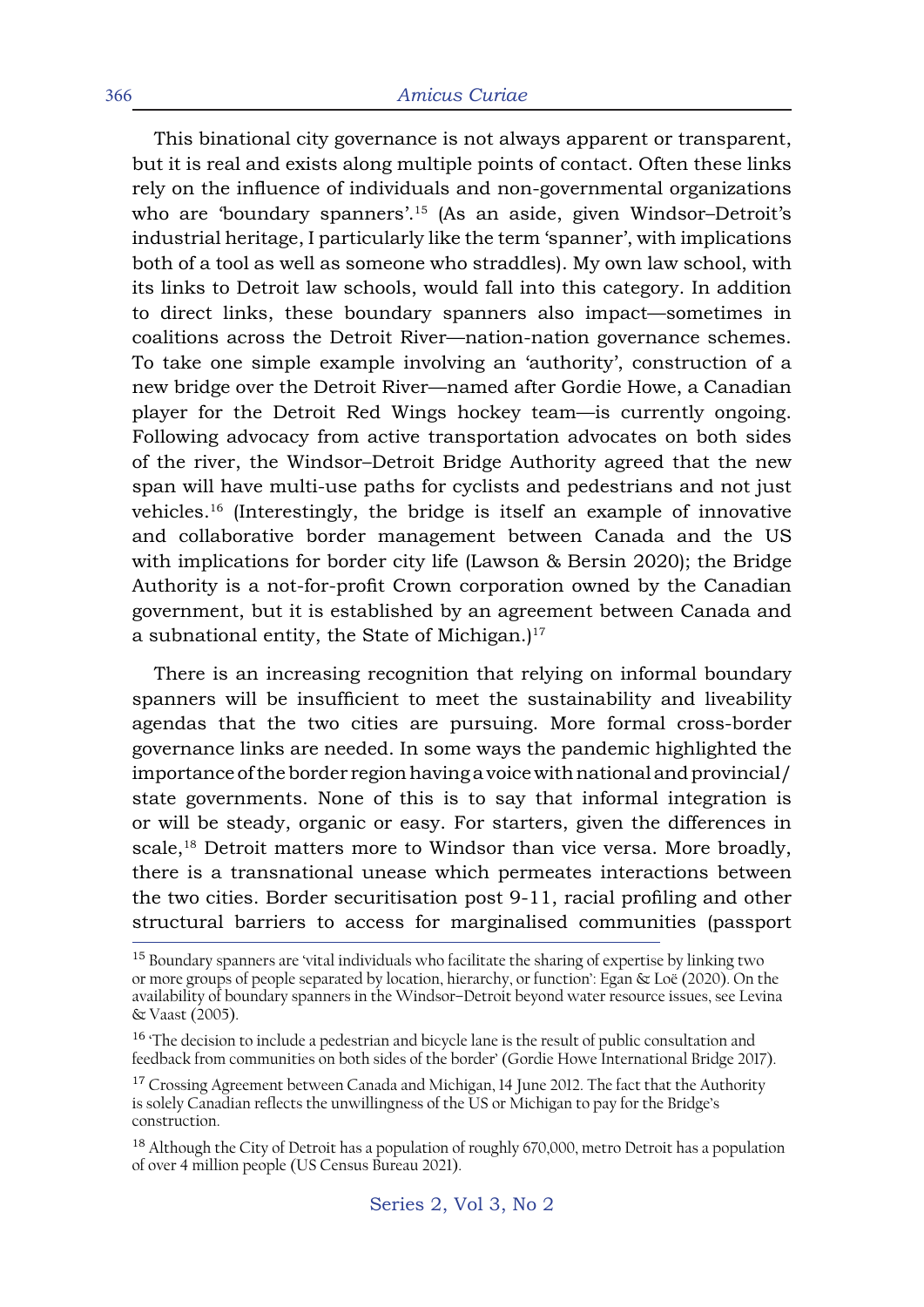requirements, crossing fees, current lack of active transportation links), trade friction/'America First' policies, and vacillations of perceptions of Detroit (bankrupt/depopulated/crime-ridden or a great-American comeback story/the next Brooklyn) are all among the reasons for simultaneous division as well as integration.<sup>19</sup> Perhaps unsurprisingly, the number of border crossings has been on the decline in recent years, $20$ even before the pandemic. Despite this transnational anxiety, the extent of the economic and cultural linking of the cities—in some ways both on their own national peripheries—is remarkable. And the potential for inter-city diplomacy along the border—hopefully, in my view, in a way which engages international legal standards around climate change and beyond—is a goal worth shooting for.

# [C] CONCLUSION

While this study takes Windsor–Detroit as a case study, my initial impression—and additional work will be needed to confirm this—is that the experience of this borderland is not atypical. Border cities provide a rich and underexplored site of engagement with international law and diplomacy. This rich practice is often informal, facilitated by 'boundary spanners' who can influence and interpret broad conversations around binational as well as borderland governance. Border city diplomacy could be ratcheted up to provide more effective borderland governance around issues of sustainability, climate change, migration, human rights and development, and health. In sum, there is tremendous potential in the urban spaces between states.

### *About the Author*

*Christopher Waters is Professor at the Faculty of Law, University of Windsor. He was Dean of the Faculty from 2015–2021. He has extensive human rights and election-monitoring field experience in post-conflict areas, including with the Organization for Security and Cooperation in Europe. His academic interests include international humanitarian law, the use of force in international law, international legal history and the role of cities in international law. Dr Waters is the author of several books and his articles on international law have appeared in journals such as the* Canadian Yearbook of International Law*, the* American Journal of International Law*, and the* University of Toronto Law Journal*. He is coeditor of the* Canadian Bar Review*.* 

*Email:* cwaters@uwindsor.ca*. Twitter:* @profcwaters*.*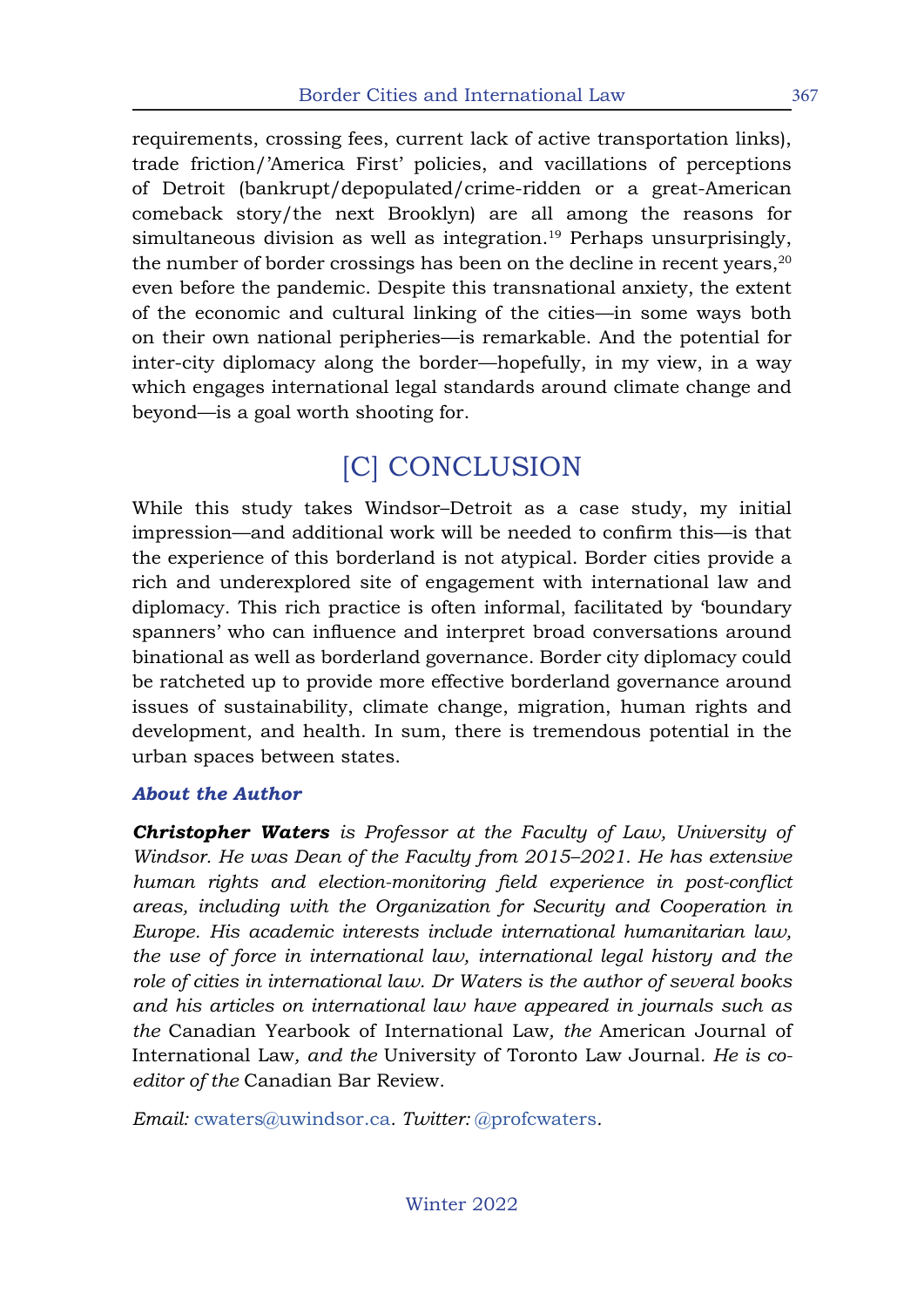### References Cited

- Beaudouin, Anouche (2021) *Droit International des Villes* Le Kremlin-Bicêtre, France: Mare & Martin.
- Braich, Baneet (2021) 'China Comes out against Proposed Vancouver Friendship City in Taiwan' *CBC News* 12 November 2021.
- Darroch, Michael (2014) 'Border Scenes: Detroit ± Windsor' 29(3) *Cultural Studies*.
- Darroch Michael & Kim Nelson (2012) 'Windsoria: Border / Screen / Environment' 40 *Public* online.
- Cartier, Geneviève (2021) 'The Relationship between the City from a Comparative (Constitutional) Perspective' in Helmut P Aust, Janne E Nijman & Miha Marcenko (eds), *Research Handbook on International Law and Cities* Cheltenham: Edward Elgar.
- Egan, J & Robert C de Loë (2020) 'Thinking Outside the "Water Box" in the Detroit River Area of Concern' 46(6) *Journal of Great Lakes Research*.
- Exploredotgov (2020) 'Border Crossing Entry Data: Annual Data'.
- Flynn, Alexandra & Marianna Valverde (2020) *Where the Sidewalk Ends: The Governance of Waterfront Toronto's Sidewalk Labs Deal* Windsor: *The Windsor Yearbook of Access to Justice*
- Gordie Howe International Bridge (2017) 'Bike or Hike the Bridge' *Spotlight*.
- Herzog, Lawrence (1991) 'International Boundary Cities: The Debate of Transfrontier Planning in Two Border Regions' 31(3) *Natural Resources Journal.*
- Hoy, Benjamin (2021) *A Line of Blood and Dirt: Creating the Canada–United States Border across Indigenous Lands* New York: Oxford University Press.
- Invisible 99% (2021) 'Fifty-Four Forty or Fight' Podcast 26 October 2021.
- Lawson, Chappell & Alan Bersin (2020) 'Collaborative Border Management' 14(1) *World Customs Journal.*
- Levina, Natalia & Emmanuelle Vaast (2005) 'The Emergence of Boundary Spanning Competence in Practice: Implications for Implementation and Use of Information Systems' 29(2) *MIS Quarterly*.
- Manning Thomas, June & Henco Bekkering (2015) *Mapping Detroit* Detroit: Wayne State University Press.